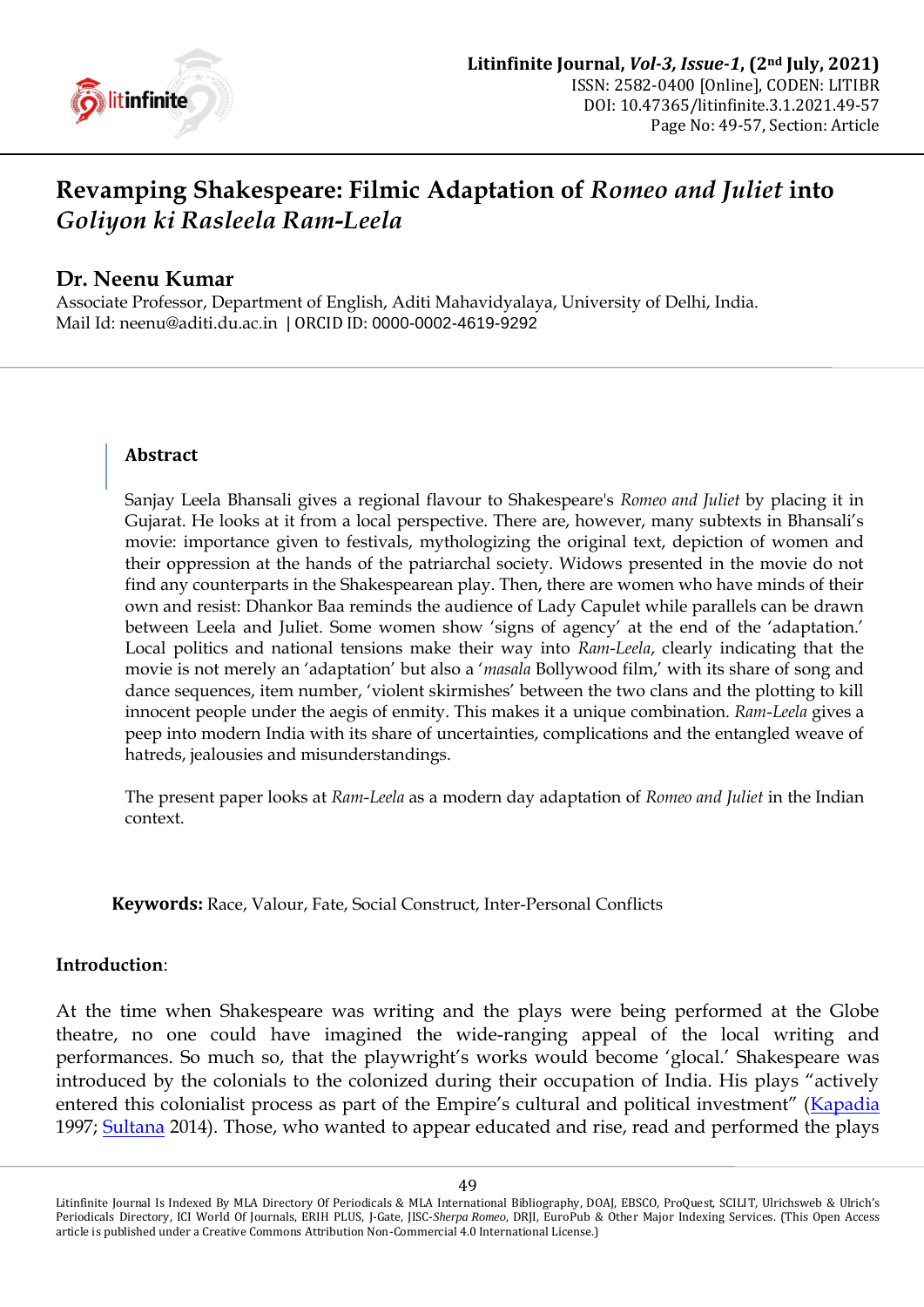

with great alacrity. "Indian Empire or no Indian Empire, we cannot do without Shakespeare! Indian empire will go, at any rate, some day; but this Shakespeare does not go, he lasts forever with us" [\(Carlyle](#page-6-0) 1840). To the extent, same sentiments were echoed by Viswanathan: "We certainly cannot give up our Shakespeare" ([Viswanathan](#page-7-2) 1986). Herein lies the "versatility" of Shakespeare. He has not remained just British. He has become 'our Shakespeare.' Jeffrey R. Wilson writes: "Shakespeare is not universal, but Shakespeare is versatile. That is, Shakespeare is not good and true for all people in all places in all times, but his drama does have a tendency, much more than other writers from his age or others, to speak to diverse cultures in different times."<sup>1</sup> Hence every culture considers him to be their own. This is acculturation or "cultural translation" ([Trivedi](#page-7-3) 2021).

The Bard has been translated into various languages across the globe; German, Japanese, Tamil, Marathi, Bengali and Malayalam but "strangely, no translation of his complete works exists in Hindi. [During colonialism], the English educated elite translated Shakespeare to bring him to the lesser educated commoners of India" ([Trivedi](#page-7-3) 2021). In the post postcolonial era, Shakespeare's plays have been "translated" and "adapted" in Parsi, Bengali, Marathi and Hindi theatre and films. This is because Shakespeare "has … always had an audience" ([Hindle](#page-7-4) 2007) in "different cultures, in different times, and under different circumstances" ([Trivedi](#page-7-5) 2005). The advent of globalization has made Shakespeare global, thus, having "universal validity [and] universal value" ([Sultana](#page-7-1) 2014). Huang says: "… the contradiction lying in the assertions made by … critics is that Shakespeare's canon is believed to have gone global because it is universal, but, at the same time, it is universal because it has gone global: [and the concept of] global Shakespeare itself is seen as evidence of this universality" ([Huang](#page-7-6) 2016). The reason behind this is that the "magic pages" of Shakespeare have always drawn the readers as they hold romantic, situational, mysterious, familial, conniving, or sycophantic words of the characters he presents in them.

Ever since Shakespeare was introduced to Indian readers/ audience, his works have been appropriated in Hindi cinema "… with melodramatic plots…stock characters, music and dancing" (Paromita Chakravarti cited in [Thakur](#page-7-7) 2014: 22). Julie Sanders makes a fascinating contrast between 'appropriation' and 'adaptation.' She points out: "[while an adaptation] signals a relationship with an informing source-text or original, an appropriation has a more decisive journey away from the informing source-text into a totally new cultural product and domain" ([Sanders](#page-7-8) 2006: 26). A filmic transference of Shakespeare can, thus, be called "an 'adaptation,' a 'transcreation,' a 'translation,' an 'interpretation,' a 'contemporisation' or even 'appropriation' or a 're-localisation in terms of language, culture, geography.' The plethora of Indian films, be it in Hindi, Bengali, or any other regional languages prove that they are all of these and some more because they add to the Bard"s creations in their own way" ([Chatterji](#page-7-9) 2018).

The British left years ago but the sun has not set on "Shakespeare's Empire" ([Loomba](#page-7-10) 2005: 121). He continues to fascinate the Indian film directors, who have assimilated his works in the cultural, local milieu to appeal to the masses. Namrata Joshi says: "Shakespeare"s plays with their dramatic

<u>.</u>

<sup>1</sup> <https://wilson.fas.harvard.edu/aphorisms/shakespeare>

Litinfinite Journal Is Indexed By MLA Directory Of Periodicals & MLA International Bibliography, DOAJ, EBSCO, ProQuest, SCILIT, Ulrichsweb & Ulrich's Periodicals Directory, ICI World Of Journals, ERIH PLUS, J-Gate, JISC-*Sherpa Romeo*, DRJI, EuroPub & Other Major Indexing Services. (This Open Access article is published under a Creative Commons Attribution Non-Commercial 4.0 International License.)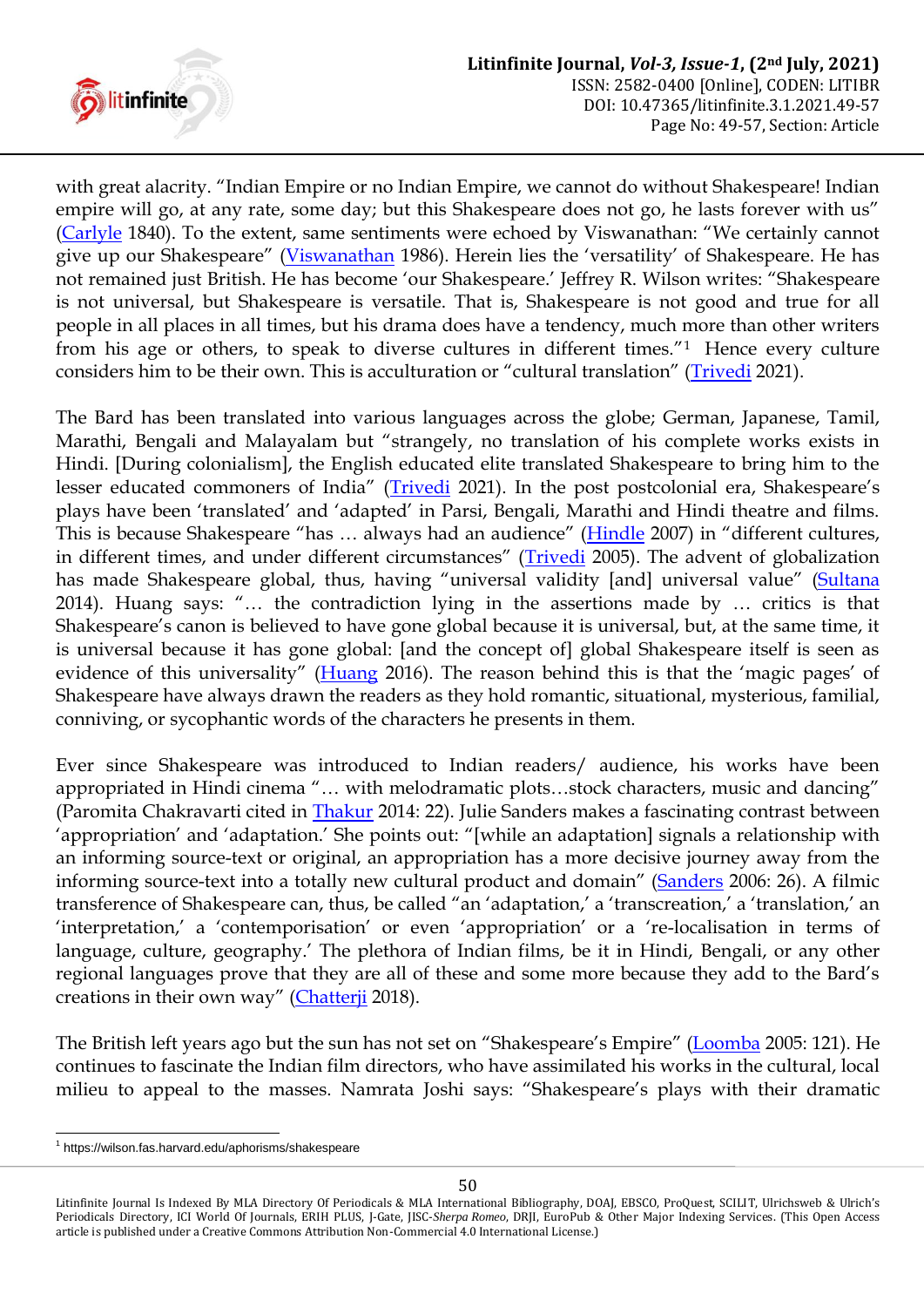

strength and superb portrayal of the universal truths of human nature, have always lent themselves well to adaptation to different times and places" ([Mohsin](#page-7-11) 2015). Works from literature have always fascinated movie makers. The many "adaptations" are testimony to that. Directors have constantly been engaged with the works of the playwright and "detached from the colonial baggage, [the Bard] continues to speak in strange and wondrous forms to newer generations" ([Trivedi](#page-7-3) 2021). As a result, Shakespeare is very much a part of the Indian ethos even today.

Through the years, film makers constantly raided "bookshelves" to pick up Shakespeare and read and assimilate his works. *Romeo and Juliet* was an epitome of a love story and has/ had always appealed to one all. Arundhati Roy writes: "The great stories are the ones you have heard and want to hear again" ([Roy](#page-7-12) 2002: 229) and *Romeo and Juliet* was one such story. Through the years it has been "adapted" into films by different directors: "*Anjuman* (1948); *Ek Duje ke Liye* (1981); *Qayamat se Qayamat Tak* (1988); *Ishaqzade* (2012); *Issaq* and *Goliyon ki Rasleela Ram*-*Leela* (2013).

The latest (yet not-so-latest/recent) "adaptation" of *Romeo and Juliet* by Bhansali is an "Indianized" version of the original. The 'Indianization' is important as the audience has to understand the credo behind the production and the meaning/s the movie tries to communicate. The Indian filmocultural space is entirely different from that of the West. For the viewer to relate to a particular subject, in this case *Romeo and Juliet*, the subject-line has to be in accordance with Indian essence. The "adaptation" has to be quintessentially Indian for the audience not only to connect to it but also to relax and enjoy it at their leisure.

*Goliyon ki Rasleela Ram*-*Leela* is a filmic depiction of unrequited love. It merely confirms that age-old rivalries cannot be overcome without sacrificing lives. Set in Gujarat, *Ram*-*Leela*, as it is popularly referred to, begins with some five hundred year old enmity between the two clans of Rajadi and Sanera, *à la* the Capulet and Montague family, animosity. The initial half engages the audience, as it moves at a fast pace. The colourful costumes; the song and dance sequences, the "*havelis*," the "chandeliers" (a continuum from another Bhansali movie *Hum Dil de Chuke Sanam*) interspersed with the matriarch, Dhankor Baa"s *aka* Lady Capulet"s (Supriya Pathak Kapur) shouting and admonitions; the brazen display of erotic gestures by Ram *aka* Romeo (Ranveer Singh) and Leela *aka*  Juliet (Deepika Padukone); occasional dialogues in rhyme; the wielding of guns in streets as an open display of competition between the warring families with the misplaced sense of bravado; and the clashes between them, keep the audience riveted to the screen. Bhansali tries "to relocate the story of [*Romeo and Juliet*] within an entirely human paradigm. [He attempts to present] a complex interplay of human emotions [which] results in grave crisis" ([Chatterji](#page-7-9) 2018).

Into the second half and Bhansali decides to deviate from the original as the realization dawns that he cannot relegate the antagonism between the two families to the background. Ram and Leela marry but Ram is betrayed by his friends before the two can consummate their marriage. With each taken back forcibly to the respective family, attempts are afoot to marry off Leela to an NRI. Dhankor Baa cuts off Leela"s ring finger when she learns of Leela"s abiding love for Ram, who cuts off his own to prove his love. Rasila (widow of Kanji *aka* Tybalt, played by Sharad Kelkar) *aka* nurse

Litinfinite Journal Is Indexed By MLA Directory Of Periodicals & MLA International Bibliography, DOAJ, EBSCO, ProQuest, SCILIT, Ulrichsweb & Ulrich's Periodicals Directory, ICI World Of Journals, ERIH PLUS, J-Gate, JISC-*Sherpa Romeo*, DRJI, EuroPub & Other Major Indexing Services. (This Open Access article is published under a Creative Commons Attribution Non-Commercial 4.0 International License.)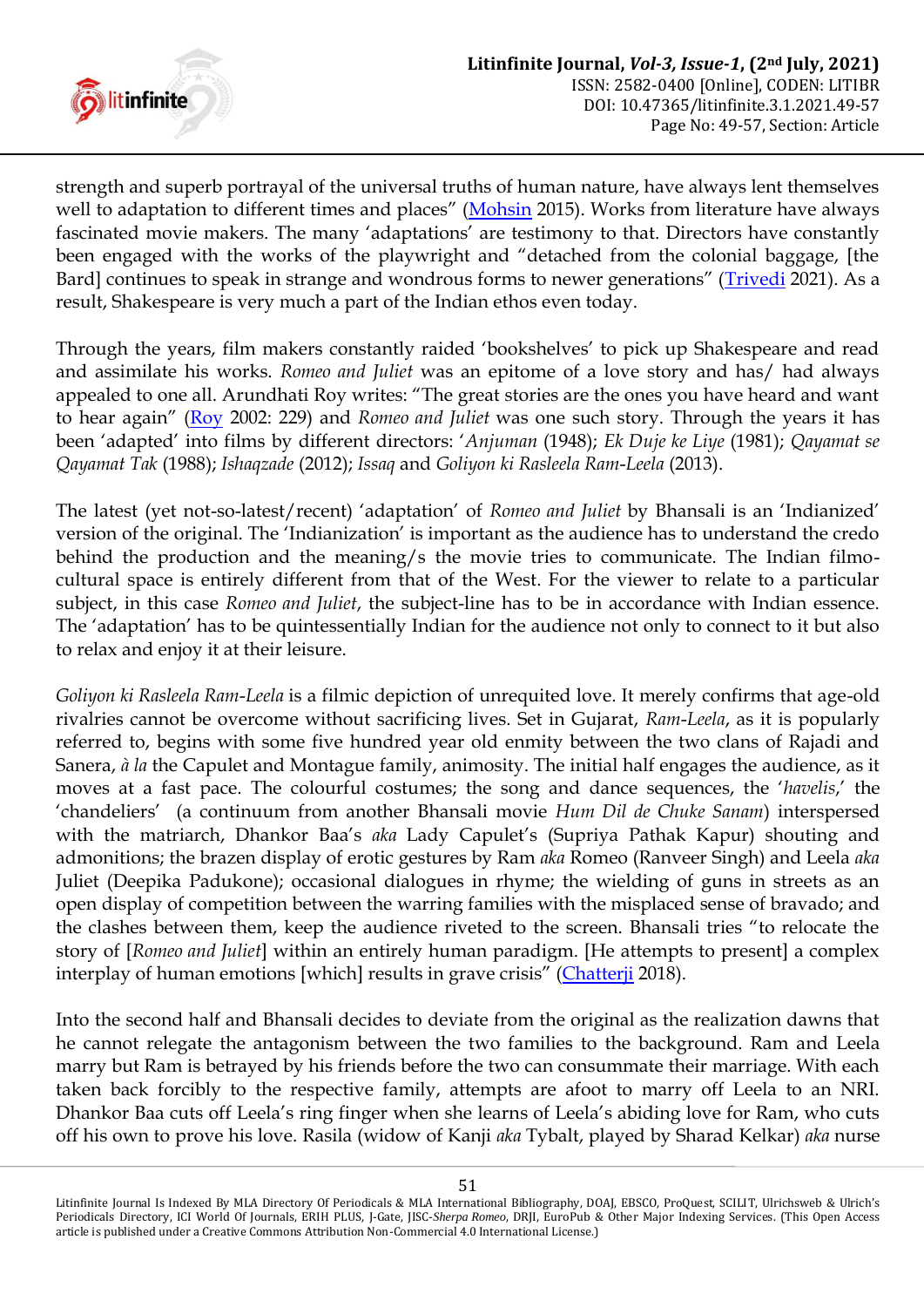

(Richa Chaddha) is raped by Ram"s friends when she is sent to the Rajadi house to give Ram the final warning to take Leela away. The rape of Rasila is unfortunate, considering that it is not performed by the members of the Rajadi family. It is used as a dramatic prop to highlight the rivalry among the two families. Baa has to avenge it because in the Sanera family the men accede to the matriarch and her strict handling of the criminal gun trade. She sends Bhavani *aka* Paris (Gulshan Devaiah) with his men to rape Kesar (Barka Sengupta), Meghji Bhai"s — Ram"s elder brother — (Abhimanyu Singh) *aka* Mercutio"s widow. Kesar is able to escape. Ram meets Baa for peace, who agrees with the idea of killing him. Bhavani shoots Baa; blames the Rajadis; Leela becomes the head; Ram and Leela agree on the division of routes for gun trade; Bhavani tricks Leela into signing the death warrants of the Rajadis; Ram and Leela decide to shoot each other to bring peace; and Baa, after coming to know about Bhavani"s nefarious designs, shoots him to bring the two families together.

It is clear that Shakespeare is "adapted" and "appropriated" to suit a scenario of Northern India complete with the socially generated twists of hunger for power. The lines between the supremacy of clans are drawn out clearly with the wielding of guns and their use. Margaret Jane Kidnie writes: "Cultural, geographical or ideological differences between work and adaptation are rooted in a perceived temporal gap between work and adaptation enabled by an idea of the work not as process, but as something readily identifiable instead of as an *object*" ([Margaret](#page-7-13) 2009). Certain creative licenses are taken when a text/ play is "adapted" into a movie. Not every director can match the opulence of Bhansali, who brings a veritable visual treat on the screen. This is one of the reasons why the picture enticed the viewers. *Goliyon ki Rasleela Ram*-*Leela* did not remain a mere "reproduction" of *Romeo and Juliet*. It did try to adhere to the original in the sense of love between two young people, the intrigues and the subsequent deaths of both. However, as the man at the helm of the movie, Bhansali took "imaginative leaps in the story-telling...ensuring the viewers remain[ed] hooked to the visual spectacle as well as ... the script" ([Najib](#page-7-14) 2018).

There is a symbiotic and durable relationship between the written and the visual presented on screen. The reason for this is that cinema cannot exist without literature, which has sustained it for years. One needs the other to flourish. "The publishing and film industries…have had very close relationships for decades because of adaptations" (Anish Chandy, Labyrinth Literary Agency founder quoted in Najib 2018). Both are equally engrossing media, which affect human thinking and consequent behaviour. The two are inseparable and "adaptations" have resulted in many-a rewarding movies. Present generation has always drawn material from the literature of the previous generation. The "range of the literature, culture, languages, theologies and philosophies" of the past is abundant. It helps the modern day film maker/ screenplay writer draw creative ideas from its well. Haroun asks Rashid Khalifa, his story-telling father:

<sup>&</sup>quot;… where do they [the stories] come from really?"

<sup>. . .</sup> "From the great Story Sea … I drink the warm Story Waters and then I feel full of steam."

Litinfinite Journal Is Indexed By MLA Directory Of Periodicals & MLA International Bibliography, DOAJ, EBSCO, ProQuest, SCILIT, Ulrichsweb & Ulrich's Periodicals Directory, ICI World Of Journals, ERIH PLUS, J-Gate, JISC-*Sherpa Romeo*, DRJI, EuroPub & Other Major Indexing Services. (This Open Access article is published under a Creative Commons Attribution Non-Commercial 4.0 International License.)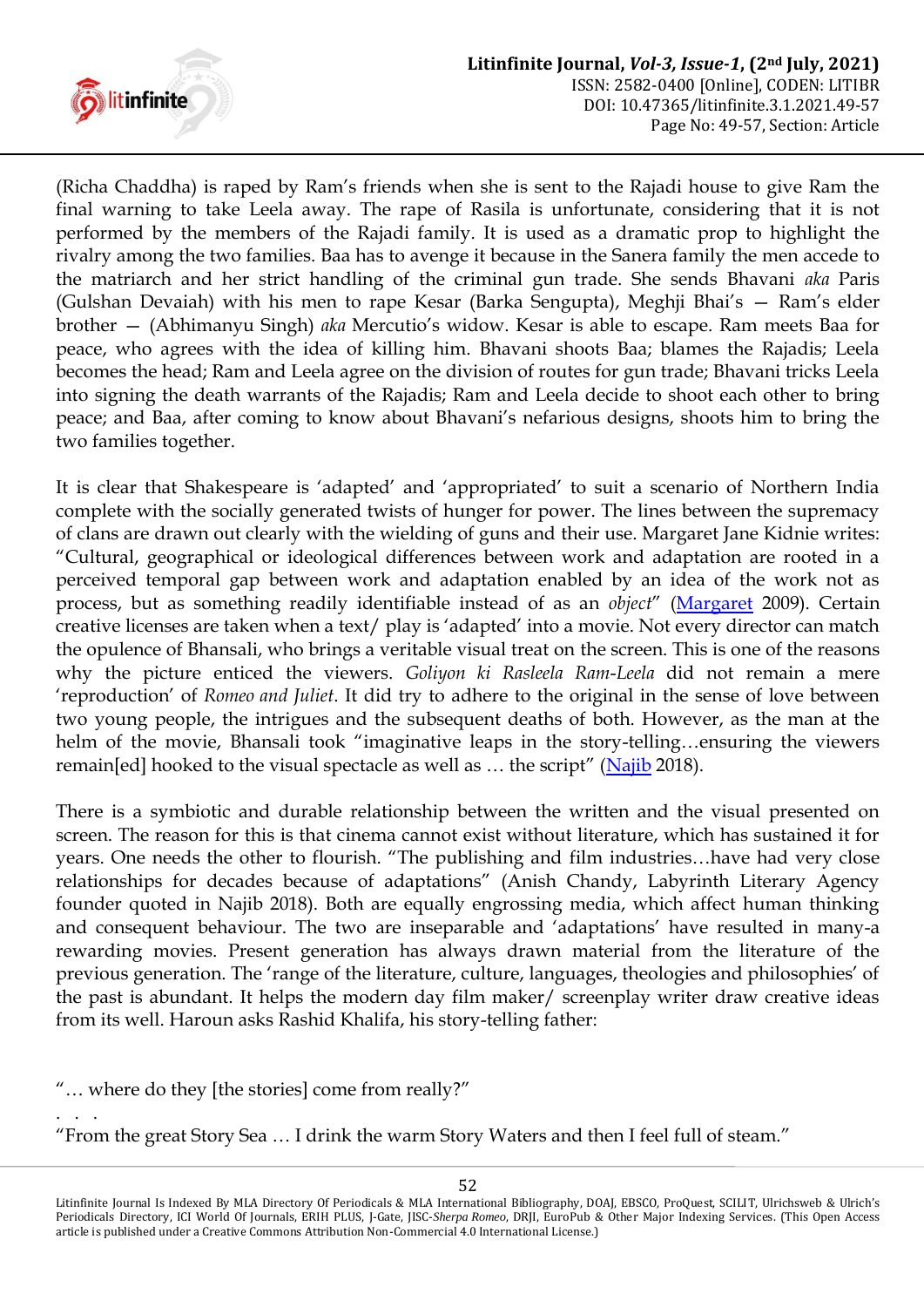

. . . "Where do you keep the hot water, then?"

. . . "It comes out of an invisible Tap installed by one of the Water Genies … You have to be a subscriber."

. . . "… now kindly desist from this Iffing and Butting and be happy with the stories you enjoy." [\(Rushdie,](#page-7-15) 2005).

This is the "magic realism" of Rushdie. Every film maker has to dab into this "fertile soil" of creativity to create believable films out of the richness of the Shakespearean plays as "adapting" Shakespeare"s works for Indian films was/ is not easy. The "realism" would die if the creative artist does not have a 'Water Genie,' and is not 'a subscriber' to the 'great Story Sea.' The transition between the scenes, portrayal of emotions, stage directions and the role given to each character, have to be captured with great fervour so that the 'adapted' work does justice to the original.

"In [plays] a lot of character development and … space is taken up by the internal conversations and thought processes of the characters. You can't show these processes on screen, so you'll have to think around that when writing a film … You also can"t replicate the specific ways in which [drama] plays with time and memory, because everything in the script is in the present tense" (Malayalam author M. Mukundan quoted in [Najib](#page-7-14) 2018). Pithy writing becomes the need of the hour. Kabir Khan feels that the screenplay is the most important aspect of film-making. The script decodes the play/ book into a good/ bad film. He says: "First, there's the brevity problem, of compressing 1,000 pages of a book into 120 pages of a script. How do you adapt it for a new audience and medium without losing the essence of the original? This is a skill-set we just don"t have enough of"(Kabir Khan, Director, quoted in [Najib](#page-7-14) 2018). To overcome this, many directors use/d their, and that of the screenplay writers, creativity to assimilate the local flavours so that the end result could grip the audience, amuse and captivate them and allow them to leave the theatre with a pleasant taste of having watched a worthwhile 'adaptation' of the work of an extremely wellknown dramatist because "the Indian cinema-viewing audience is, by far, the most diverse in the world, so it is really difficult to make that pan-Indian commercially successful film" (Kabir Khan quoted in [Najib](#page-7-14) 2018). And, Bhansali was able to reach this end, to a certain extent.

Jonathan Gil Harris says: "It is easy to see Shakespeare as simply one of the legacies of British colonialism in India. But his popularity in Hindi cinema is not just the culmination of Thomas Macaulay"s *Minutes on Indian Education* [\(Harris](#page-7-16) 1835), in which the colonial official infamously declared that "a single shelf of a good European library [is] worth the whole native literature of India and Arabia.' It also has a lot to do with profound resonances between Shakespeare's craft and Indian cultural forms that converge on one concept: *masala*" ([Harris](#page-7-16) 2016). This "*masala*" can be found in abundance in Shakespeare. There is comedy and tragedy; romance and separation; intrigues and murders; trickery and simplicity; honesty and debauchery; adultery and betrayal; suspicion and friendship; devotion to the family; and every conceivable human emotion which has

53

Litinfinite Journal Is Indexed By MLA Directory Of Periodicals & MLA International Bibliography, DOAJ, EBSCO, ProQuest, SCILIT, Ulrichsweb & Ulrich's Periodicals Directory, ICI World Of Journals, ERIH PLUS, J-Gate, JISC-*Sherpa Romeo*, DRJI, EuroPub & Other Major Indexing Services. (This Open Access article is published under a Creative Commons Attribution Non-Commercial 4.0 International License.)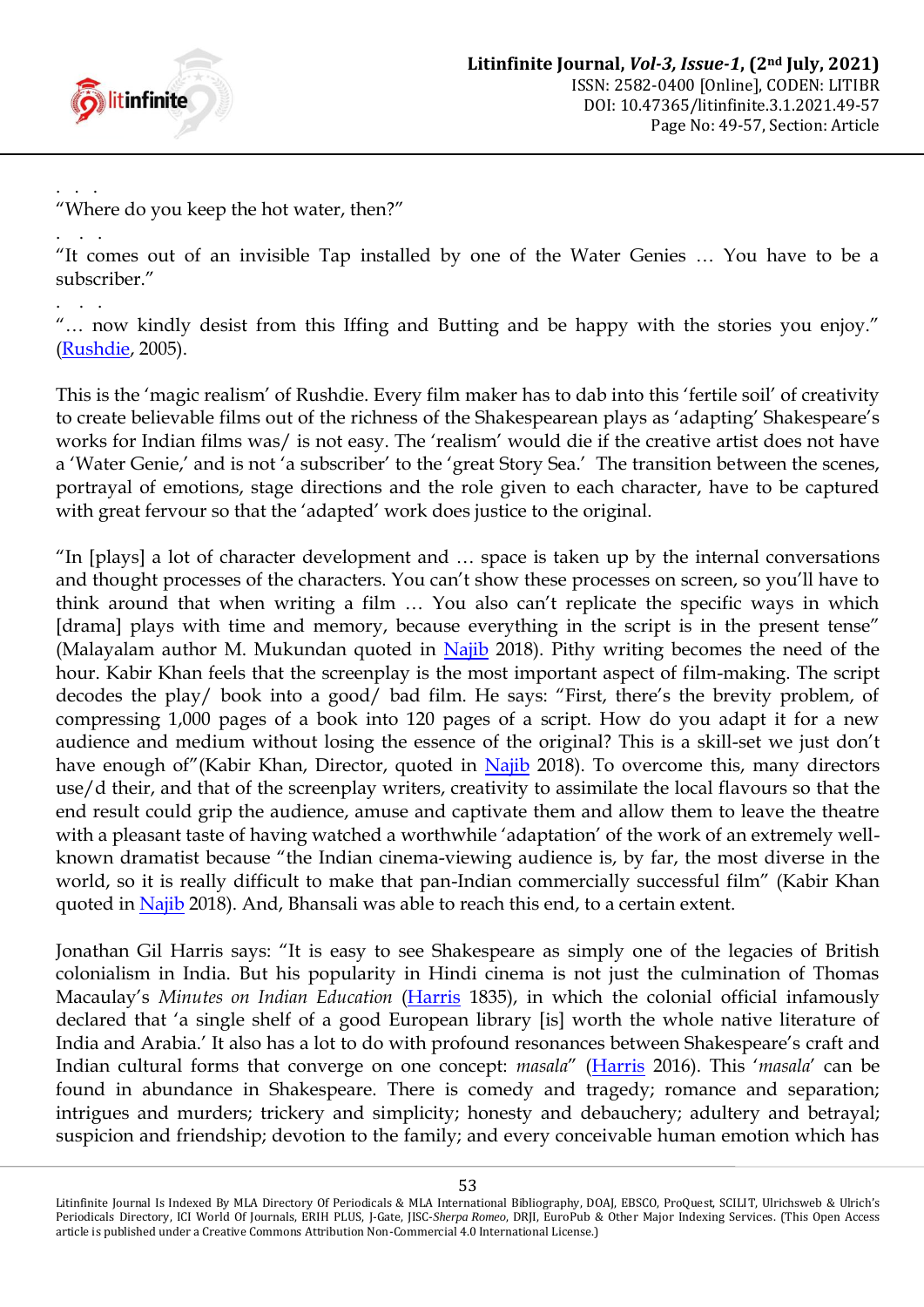

drawn Indian directors to tell his stories suited to the diversified social milieus in all their different embodiments. "What however, can easily place Shakespeare in [the] Indian celluloid versions is the unique "Indianness" they are vested with by the markers, the script and the relocation of the characters, their relationships and events [which] create a distinct pattern of a definite genre in cinema distanced from other genres" ([Chatterji](#page-7-9) 2018).

In adherence to the *masala* aspect of *Ram*-*Leela*, an item number, performed by Priyanka Chopra Jonas, is added in the movie.

*Ram chahe Leela*, *Leela chahe Ram In donon ke* love *mein duniya ka kya kaam Inka to phanda hai* simple *sa yaar Goli maaro to panga Aankh maaro to pyaar*. (*Goliyon ki Rasleela Ram*-*Leela* — lyricists — Siddharth/ Garima)

(Ram loves Leela, Leela loves Ram In the love of the two, there is no space for the world Their plan/agency is simple friend Shoot a bullet and fight Wink and it is love)

The lyrics hold true for the love Ram and Leela feel for each other as also for the local scene prevailing in the Sanera- Rajadi clans. Love makes an entry only after Ram sets eyes on Leela and Leela on Ram and the two die to bring the families together. Prior to that there had only been *goliyaan* (bullets) and hatred.

"You tend to read a [play] for the quality of its [dialogues]. Unfortunately, language [especially that of Shakespeare] … is not the granite spine on which you can think of filming adaptations. That has to do with the trajectory the narrative is taking, how it sucks you in. It has to have a compelling storyline and interesting subject matter … [An adaptation can be good in] its fidelity to the … [play only with entertaining scenes and razor-sharp dialogues]" (Ambarish Satwik, author columnist quoted in [Najib](#page-7-14) 2018). The 'adaptations' of Shakespeare cannot remain 'Shakespearesque' if they have to succeed in the Indian context. This is the reason behind adding regional character to allow them to appeal to the viewers.

There are obvious hiccups in *Ram*-*Leela* and the pace also suffers at places but despite these 'caveats,' the movie is 'adapted' well to the locales of Gujarat and is a visual treat for its costumes, chemistry, cinematography and choreography. There is a surfeit of hotness; sensory, visual and audio delight in *Ram*-*Leela* if one is so inclined and as an "adaptation," it does some justice to the original in the backdrop of a Gujarat village. The 'movement' and 'placement' of the camera, the 'framing,' 'visual tricks' (there is a riot of colours in the movie), 'sound design' and the 'music' are the "tools" of a director and Bhansali uses them with aplomb. They prove to be a boon for the movie.

Litinfinite Journal Is Indexed By MLA Directory Of Periodicals & MLA International Bibliography, DOAJ, EBSCO, ProQuest, SCILIT, Ulrichsweb & Ulrich's Periodicals Directory, ICI World Of Journals, ERIH PLUS, J-Gate, JISC-*Sherpa Romeo*, DRJI, EuroPub & Other Major Indexing Services. (This Open Access article is published under a Creative Commons Attribution Non-Commercial 4.0 International License.)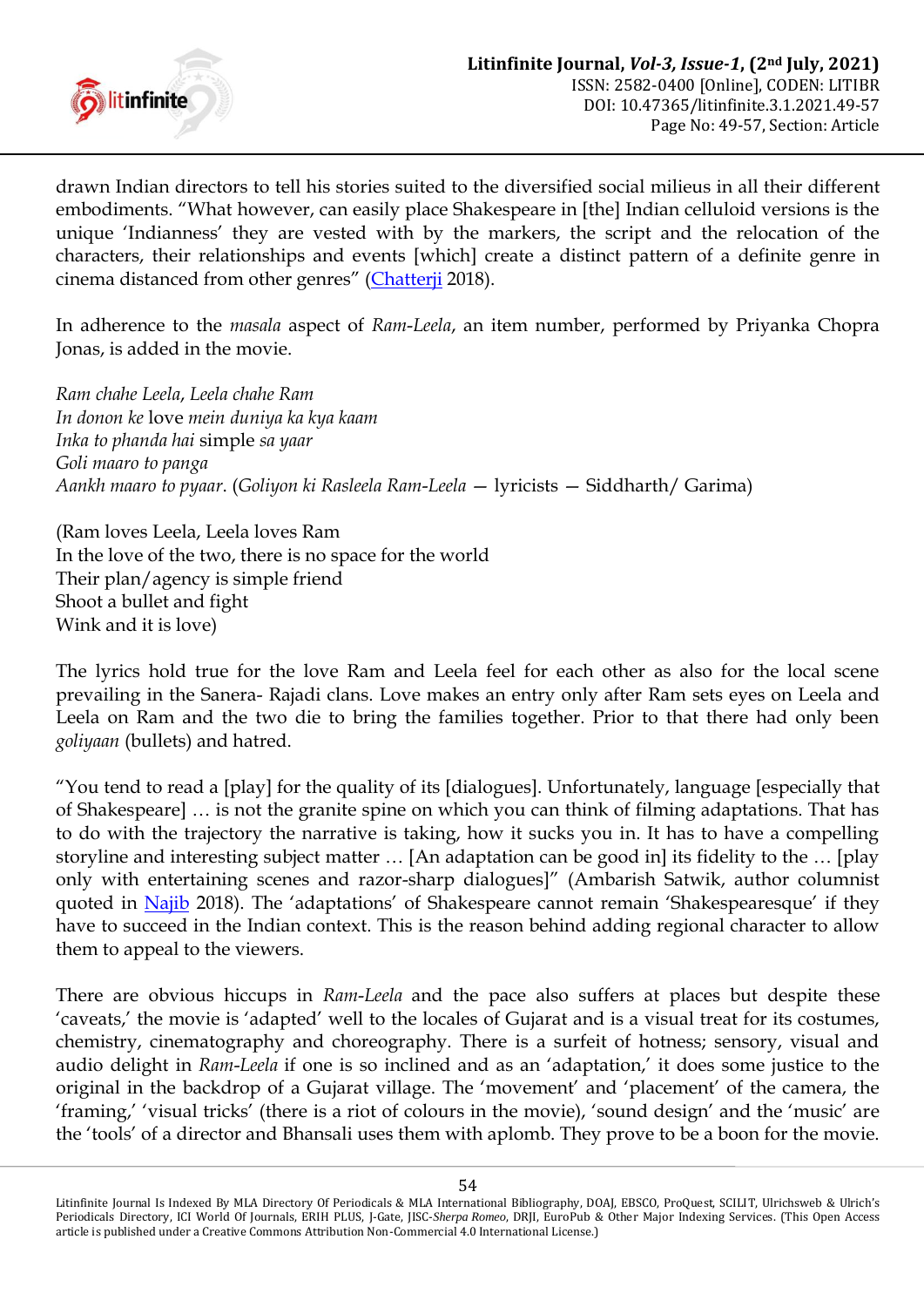

Ultimately, it is the viewers who decide the fate of a movie. The screen writer can dabble with the original and change it according to the present day scenario but an amalgamation of both literature and movie is required to come up with a diversified yet 'original' account. Any limitations, which exasperate the viewers and force them to grumble that the play read better, have, then, to be looked into, improved upon and have them say 'maybe not, after all.'

The viewers are free to ask: "*What*"*s the use of stories that aren*"*t even true*? [\(Rushdie](#page-7-15) 2005). So, the onus lies on the script writer and the director to become an "Ocean of Notions … the Shah of Blah" [\(Rushdie](#page-7-15) 2005) and bring the fictional characters and situations of the Shakespearean plays to life for a far reaching appeal to the common masses. The principles to be followed are: "find a play … connect with the material, [find] location, location, location … [edit] macro and micro, [put] the 'moves' in the movie,' use your source material's pedigree, use their experience to your benefit, don't call it 'opening up' [and] don't apologize for your source material" ([Mirvish](#page-7-17) 2013) to make the "transition" so smooth that the audience do not realize that they are watching an "adaptation."

## **Conclusion:**

Nothing can be more irksome than a "too-faithful adaptation [or] the one that strays too far from [the] source" ([Mirvish](#page-7-17) 2013). The original will always have a fan following and the likelihood of estranging them will lurk around the corners at all times. So, the audience should not be kept in suspense. The 'adaptation' has a purpose behind it. The screenplay writer and the director have to use their rationalities to "adapt" the play as it most suits the target audience and considering that it is a Shakespearean play, which was a *bona fide* text and had immense cogency, the viewers are looking for something different, something new and something of an "*original adaptation*." After all, the ball is in the court of the audience once the movie is released and they do not want to watch a sloppy "adaptation" for which they would rather not have paid and Sanjay Leela Bhansali, to his credit, is able to present a "cinematographic adaptation" which keeps the audience glued to the screen till the last scene for the emotional investment they have made in the movie.

#### **References**

Bansali, Sanjay Leela. *Goliyon Ki Rasleela Ram-Leela*. Bollywood: https://www.mxplayer.in/movie/watchgoliyon-ki-rasleela-ramleela-movie-online-

44b5a19d79faaf10654293a1c642220d?watch=true%20and%20https://www.mxplayer.in/movie/watchgoliyon-ki-rasleela-ramleela-movie-online-44b5a19d79faaf10654293a1c642220d?utm\_source=paid-ext-conperf-google\_sem-web&utm\_medium=web&utm\_campaign=sem-web-250121-traffic-DSA-movies-mixmix-hindi-ext\_paid-na-na-pan-na-na-

groupm&utm\_cid=125535978868&gclid=CjwKCAjwz\_WGBhA1EiwAUAxIcV1XY7Laf1bcHr6Po6dbrwM UtUlkEo4WrdcfgMbkMtxtynyPfN6VShoC3nUQAvD\_BwE, 2013. film.

Bansali, Sanjay Leela. *Hum Dil De Chuke Sanam*. Bollywood: https://youtu.be/mSZ7oh4OpYM, 1999. DVD.

<span id="page-6-0"></span>Carlyle, Thomas. *Heroes And Hero Worship*. 2008. Lecture III.

Litinfinite Journal Is Indexed By MLA Directory Of Periodicals & MLA International Bibliography, DOAJ, EBSCO, ProQuest, SCILIT, Ulrichsweb & Ulrich's Periodicals Directory, ICI World Of Journals, ERIH PLUS, J-Gate, JISC-*Sherpa Romeo*, DRJI, EuroPub & Other Major Indexing Services. (This Open Access article is published under a Creative Commons Attribution Non-Commercial 4.0 International License.)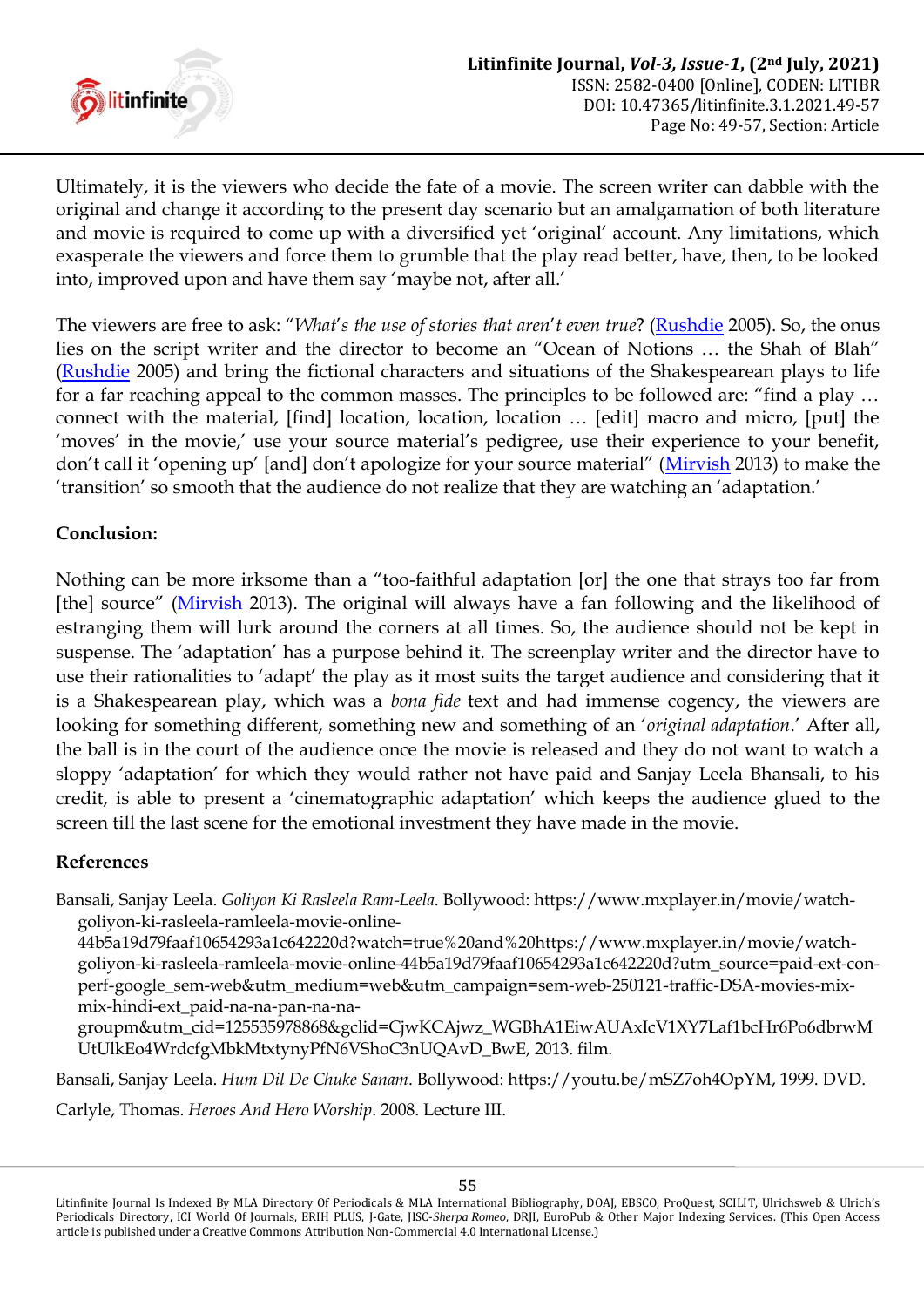

- <span id="page-7-9"></span>Chatterji, Shoma A. "The Image Of Shakespeare In Indian Cinema." *Indian Cultural Forum*. N.p., 2021. Web. 26 Mar. 2021 . <https://indianculturalforum.in/2018/06/03/the-image-of-shakespeare-in-indiancinema/>.
- <span id="page-7-7"></span><span id="page-7-0"></span>Dionne, Craig, and Parmita Kapadia. *Bollywood's Shakespeare*. Newark: Palgrave Macmillan, 2014. Print.
- <span id="page-7-16"></span>Harris, Jonathan Gil. "The Bard in Bollywood." *The Hindu*. April 23, 2016. Print.
- <span id="page-7-4"></span>Hindle, Maurice. *Studying Shakespeare on Film*. Houndmills: Palgrave Macmillan, 2007. Print.
- <span id="page-7-6"></span>Huang, Alexa. "Global Shakespeare as a Tautalogical myth." *Scripta Uniandrade*, 2016. 14:2. pp 1-7. Print.
- Kapadia, Parmita. "Bastardizing The Bard: Appropriations of Shakespeare"S Plays in Post-Colonial India." Ph.D. Amherst: University of Massachusetts, 1997. Print.
- <span id="page-7-13"></span>Kidnie, Margaret Jane. *Shakespeare and the Problem of Adaptation*. New York: Routledge Publication, 2009. Print.
- <span id="page-7-10"></span>Loomba, Ania. "Shakespeare and the Possibilities of Postcolonial Performance." *A Companion to Shakespeare and Performance*. Eds. B. Hodgdon & W. B. Worthen. Malden: Blackwell Publishing, 2005. pp 121-137. Print.
- <span id="page-7-17"></span>Mirvish, Dan et al. "Adapt Or Die: 13 Steps To Adapting A Film From Something Else | Filmmaker Magazine." *Filmmaker Magazine | Publication with a focus on independent film, offering articles, links, and*  resources.. N.p., 2013. Web. 3 Mar. 2021 . < https://filmmakermagazine.com/76583-adapt-or-die-13-stepsto-adapting-a-film-from-something-else/#.YOBIlegzbIU>.
- <span id="page-7-11"></span>Mohsin, Syed Wahaj & Taskeen Shaista. "Cinematizing Shakespeare: A Study of Shakespearean Presence in Indian Cinema." *An International Journal of English Language*, *Literature and Humanities*, 2015. 2:10. pp 308- 315. Print.
- <span id="page-7-14"></span>Najib, Rihan, and Gold Silver. "Books, Camera, Action!." *BusinessLine*. N.p., 2018. Web. 16 Feb. 2021 . <https://www.thehindubusinessline.com/blink/cover/books-camera-action/article24891109.ece>.
- <span id="page-7-12"></span>Roy, Arundhati. *The God of Small Things*. India: Penguin Books, 2002. Print.
- <span id="page-7-15"></span>Rushdie, Salman. *Haroun and the Sea of Stories* in *Fluency in English*. Eds. Promodini Varma, Mukti Sanyal, Tullika Prasad. New Delhi: Macmillan India Ltd, 2005. 12-20. Print.
- <span id="page-7-8"></span>Sanders, Julie. *Adaptation and Appropriation*. London: Routledge, 2006. Print.
- <span id="page-7-1"></span>Sultana, Parvin. "Indigenising Shakespeare: A Study Of Maqbool And Omkara." *Academia.edu*. N.p., 2014. Web. 13 May 2021 .

<https://www.academia.edu/10153809/Indigenising\_\_Shakespeare\_A\_study\_of\_Maqbool\_and\_Omkara >.

- <span id="page-7-5"></span>Trivedi, Poonam, and Dennis Bartholomeusz. *India's Shakespeare: Translation, Interpretation And Performance*. Noida: PEARSON INDIA, 2005. Print.
- <span id="page-7-3"></span>Trivedi, Poonam. "Shakespeare And India." *OUPblog*. N.p., 2016. Web. 26 Apr. 2021 . <https://blog.oup.com/2016/03/shakespeare-and-india/>.
- <span id="page-7-2"></span>Viswanathan. "Shakespeare"S Plays And An Indian Sensibility: A Possible Sense Of Community." *Images Of Shakespeare: Proceedings Of The Third Congress Of The International Shakespeare Association*. W. Habitch, D. J. Palmer and R. Pringle. 1st ed. Newark: University of Delaware Press, 1986. 269-275. Print.